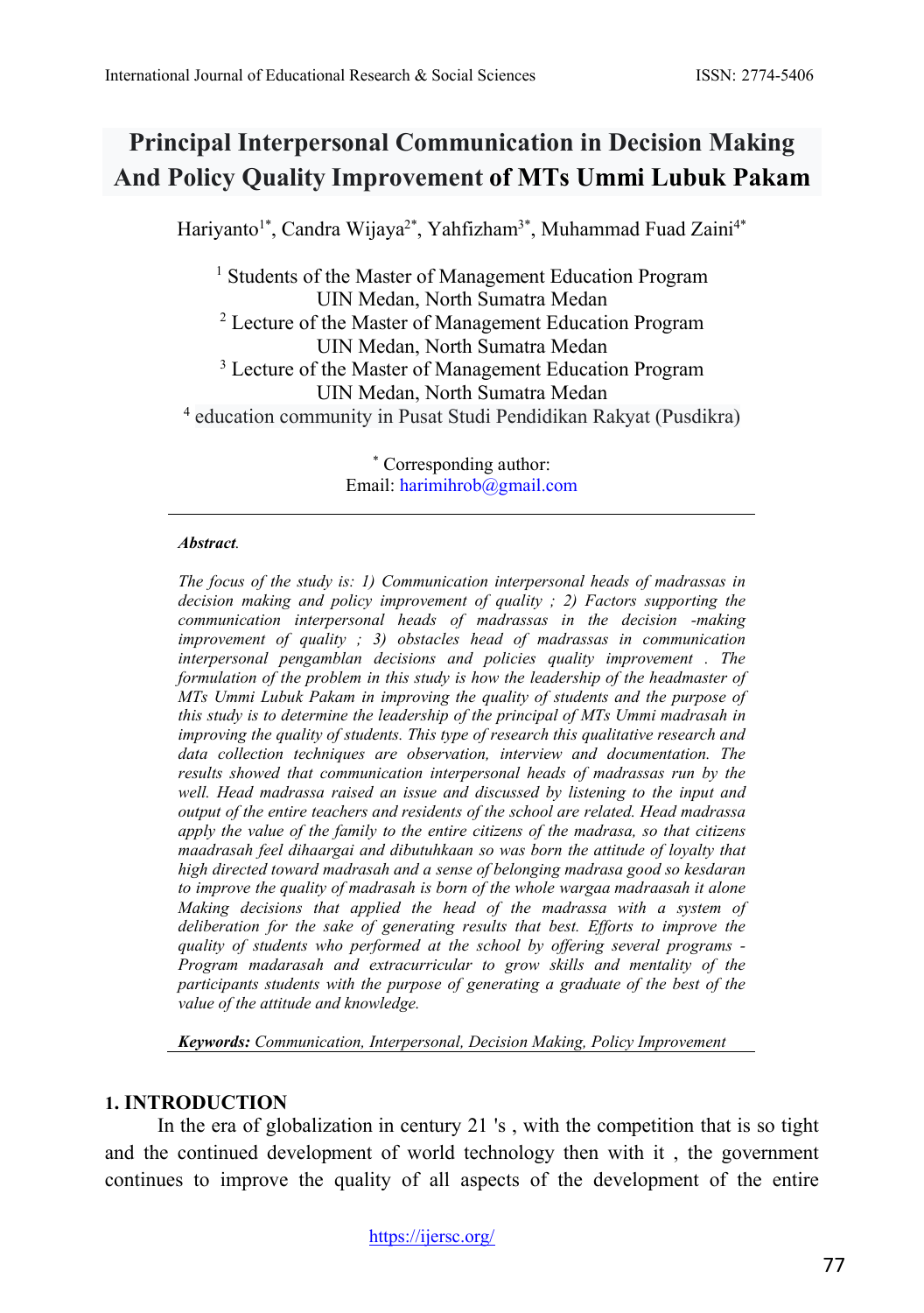sektor.Kompetitor of the whole aspect requires the public to continue to actively develop kualiatas.Dunia education is wrong a sector which plays a role important in generating sources of the power of man which is expected able to compete in century 21 ini.Perkembangan education in Indonesia already started berkembang.Berdasarkan report PISA ( Program for International student Assessment ) rankings education Indonesia in the world perched on the order of 62 world in reading. still in the bottom Singapore, Vietnam, and Tahiland. PISAA itself is a survey that tested the ability sisswa age of 15 years for three midwives, yaakni reading, math, and science . This survey was initiated by the Organization for Economic Cooperation and Development (OECD) (Rudy, 2005)[1].

Mulyasa (2009), Increasing the quality of education through the standardization and professionalization that is being done mature this requires understanding the various parties to the changes that occur in the various components of the system of education. Changes in education policy and from centralized to centralized have emphasized that policy making moves from the central government ( *top government* ) to the regional government ( *district government* ), which is centered in the City and Regency governments , so that its implementation will be colored by the *political will of* the local government , which is outlined in regulatory regions ( regulations ). In this case , of course the most decisive ones are the Regent / Mayor , the Regional People's Representative Council (DPRD), and the Head of the Education Office and his staff . By because it's , they're the most responsible accountable to the improvement of the quality of education in the region; meskipuntidak forever so , because the implementation is not a little penyimpaangan and wrong interpretation of the policies are rolled out , thus causing various poisoning even decline in quality [2].

Quality education, as one of the pillars of the development of sources of power of man very important meaning to the development of national. Even can be said term future of the nation lies in the existence of education who qualified at the time is now, education Yeng quality only will appear if there are institutions of education are qualified . Because of that , efforts to increase the quality of education is the point of the strategy in an attempt to create education that is of quality (Syafaruddin  $\&$  Zaini) [3].

In principle, the development of the activity of learning to meet the needs of the general term panjang.Istilah development (development) can be interpreted as efforts to improve all things are held in order to grow into more good or more substantial than before . In an organization of institutions of education resources the power of man is influencing the process of the development of an institution. The system and principles in the development of sources of power man who greatly influence the development of the quality of sekolah.MTS UMMI Lubukpakam is one of the schools the medium on which accredited "A" which has NPSN 10210797yang status of ownership of the "Foundation" with SK establishment of schools 420/15146/2003 and date SK establishment 2003-10-07 with permission Operations 420/15717 / Dikmenjur / 2015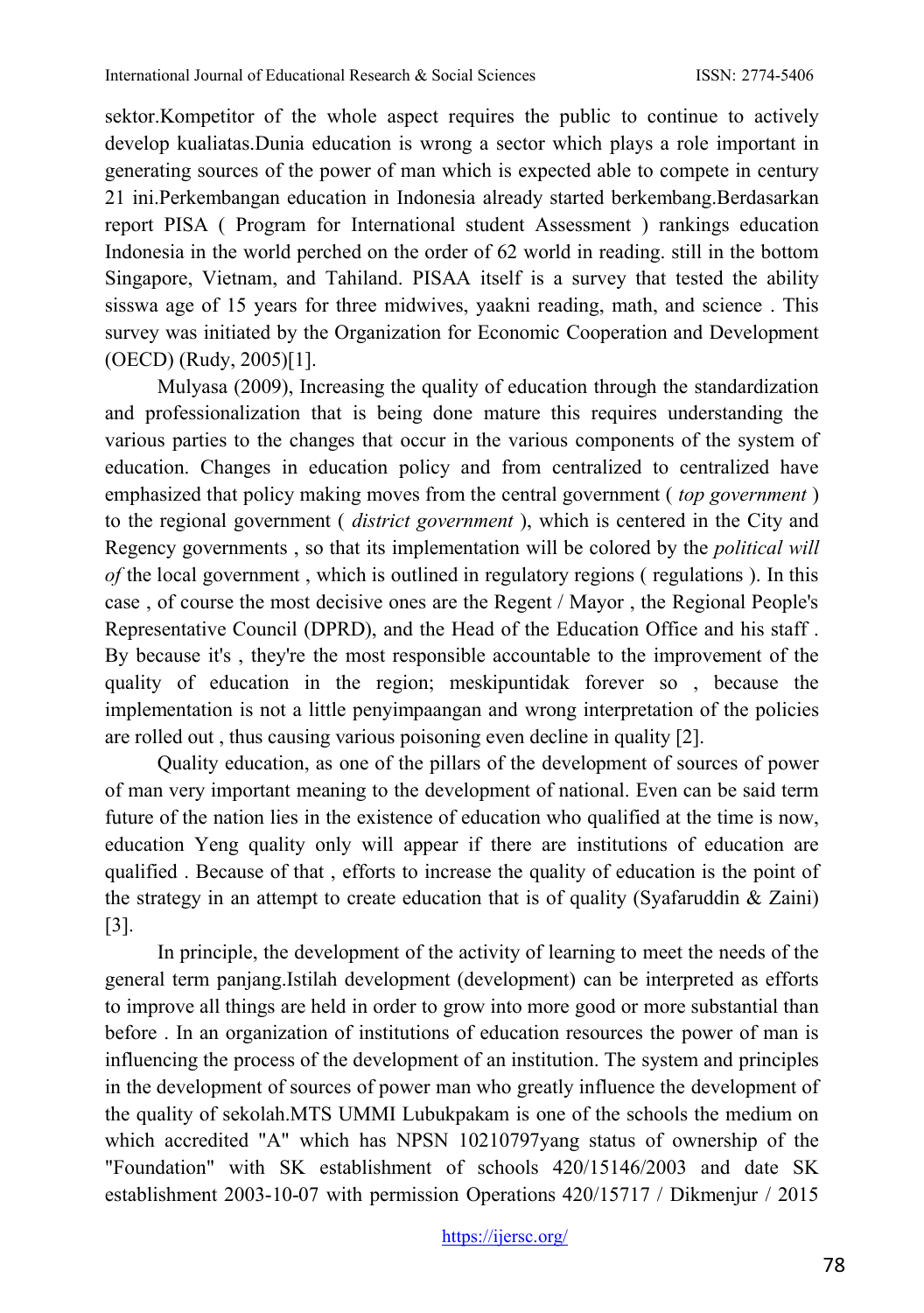and SK permission Operations 2015-11-10. MTS UMMI having its address at Jalan Tuba II, road struggle No. 62, Tegal Sari Mandala III, Medan Denai , Medan city , North Sumatra 20226. Indonesia. With qualifications are very good with the facilities and infrastructure that supports the researcher wants to do research in school about Principal Interpersonal Communication in Decision Making And Policy Quality Improvement of MTs Ummi Lubuk Pakam

#### **Interpersonal Communication**

Communication means delivering an information to others so that the message that wants to be delivered will be conveyed to others. As social beings, we must be very related to interacting with other people which can not be separated from the help of communication as a means of conveying information. A head of the school is very had influence large in determining the decisions and policies which are supported by the ability of communication are good so that all information can be conveyed to the right and jelas.Pemimpin in running the leadership to use the expertise and ability of interpersonal (Mulyadi, 2009) [4]. Explains : leadership is concerned with how the communication process impacs interpersonal realitionship. Understood that leadership that exist within the organization simply would exist if nurtured relationships interpersonal.Sementara where communication is very guaranteeing terbinanya relationship leadership with subordinates in giving orders , penungasan , conveying visions , thoughts and feelings (Ritonga, 2020) [5]. communication is an absolute requirement in the leadership process of an organization. Especially in the relationship between the leader and individual members or subordinates. In general, it refers to Robbins' opinion that : communication is transferring meaning from one person to another so that information and ideas can be conveyed (Mathis & Robeth, 2000)[6].

Suranto (2005) said communications are good is when the meaning of which is sent by the sender of the message understood by right by the recipient pesan.Komunikasi take place between individuals with individuals (interpersonal) communication in self individual (interpersonal), and communication massa [7]. According to Suranto AW, the term communication has a meaning, namely : Derived from the Latin communicare which means to inform . Words are then grown in language English communication that artinga process of exchange of information concepts, ideas, ideas, feelings and others between two people or more (Sahputra, dkk. 2018) [8]. Someone who communicates meaning to say or speak for others to join berpartisipassi or alter a person with purpose and hope that from the content of the message that was delivered. So people who berkomuniaksi they must have in common makana ataui meaning of the symbols that are used to communicate and need each other to know the problem that will and communicated.

### **Decision Making and Policy of Leadership**

Leadership studies are within the framework of the concept of human relations. Many management and leadership experts propose definitions that can be used as a conceptual framework for discussing leadership theory.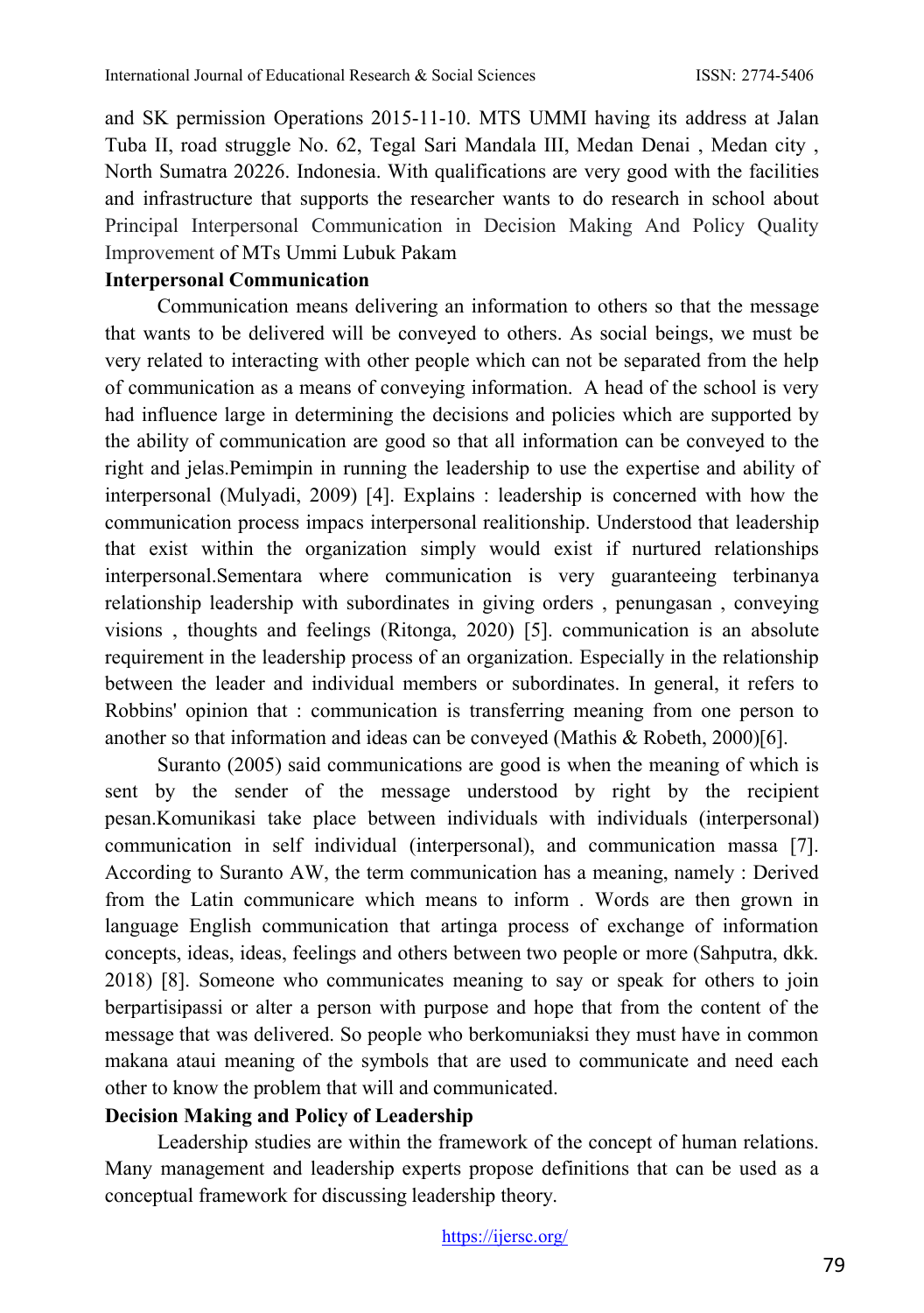Krisbiyanto (2019) said leadership is the process of influencing the activities of a person or group to achieve goals in certain situations. leadership is the ability to get work done with and through others while gaining their confidence and cooperation [9]. The first opinion emphasizes the meaning of leadership as a process of influencing others to achieve goals in a situation. Leadership also can take place in which the course. Meanwhile, the second opinion emphasizes the focus of leadership on one's ability to get action from others. With so nature kepemimpianan also an ability to influence people (Komariah, 2010)[10].

Banurea (2013) [11]. The above opinion implies that there is formal leadership which places a person by appointment in a position of formal authority. Meanwhile, informal leadership is used by someone who is influential, because they have skills or resources to meet the needs of others. The point is leadership is the process of influencing other people to do something.

- a. Leadership is a group of functions : which occurs only in the process of two people or more who interact ,
- b. The leaders intend to members influence on the behavior of other people

Whereas in the study of decision making is part of an important activity in the leadership process in organizations. What is the nature of decision making explains that the essence of decision making is the process of choosing two or more alternatives. Options that are set based on consideration of the rational which has primacy over much for the organization of the alternative other (Liu 2018)[12]. The decision making process includes , recognizing problems , analyzing problems , developing alternatives, deciding the best solution and making decisions in effective action (Anwar, 2014) [13]

The process of leadership in which the inherent authority and responsibility in charge menysusun program of work , implement and evaluate denagn directing personnel of the school to carry out the program of the school , explained Morphet, (1982: 123) the leader of any organization should facilitate the process of making the decision to all members of the organization as well as masyarrakat to get any support implementation of decisions (Danang, 2018) [14].

### **Improvement of Education Quality**

In Policy No. 19 of 2005 states that education in Indonesia uses eight standards which serve as references in building and improving the quality of education. The National Education Standards are the minimum criteria regarding the education system in all jurisdictions of the Republic of Indonesia, there are eight standards which are the minimum criteria, namely (Zaini, 2020)[15]:

- 1. Standard content
- 2. Process standard
- 3. Graduate competence standard
- 4. Standards of educators and education personnel
- 5. Standard facilities and infrastructure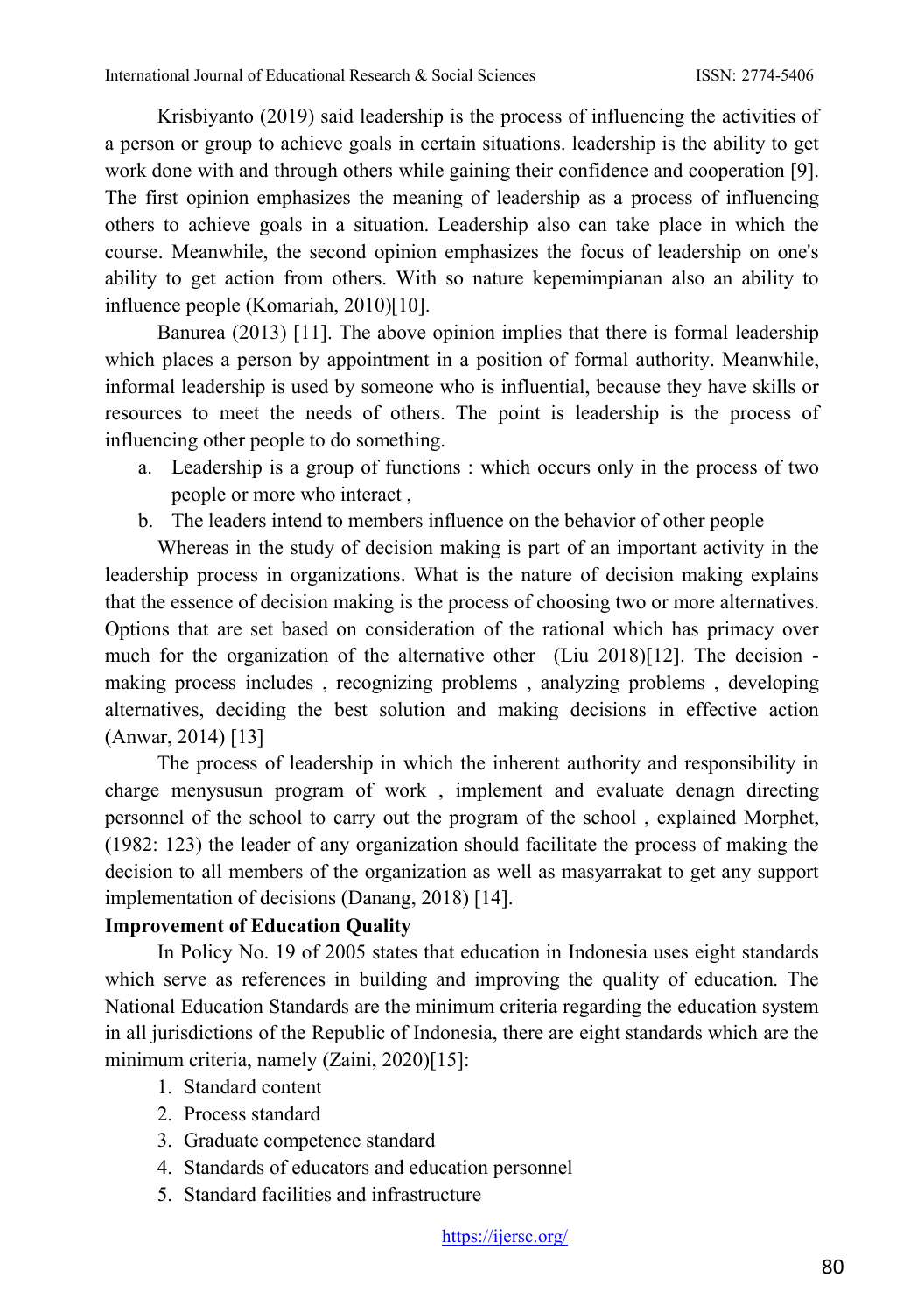- 6. Management standards
- 7. Financing standards
- 8. Educational assessment standards

However, in reality, the attention of the education world on quality is something new when compared to the business world. Therefore, quality and quality assurance can be viewed as an innovation in education. In this connection, socialization is important in supporting the successful implementation of quality assurance in education management (Sallis 2012)[16]. So I can conclude that the quality of education is how the leadership in a school can plan and implement good quality standards for the school and the school can find good input standards and how a teacher carries out the learning process effectively and efficiently and produces quality output (Nur Nasution, 2005)[17].

### **II. METHODS**

The type of research used is qualitative research. Qualitative research is a type of research in which the discovery procedure does not use statistical or quantification procedures. In this case qualitative research is research about a person's life, stories, behavior, and also about organizational functions, social movements or reciprocal relationships (Sugiyono, 2016) [18]. This study was conducted to understand and provide an overview of the contents of the data in the Communications Interrpersonal Head of School in decision -making and policy improvement of quality. The data collection techniques are by observing , interviewing and studying documentation (Lexy Maleong, 2014) [19].

### **III. RESULT AND DISCUSSION**

## **The process of communication Interpersonal Head of School at MTs UMMI Lubuk Pakam**

Communications are implemented in MTs Ummi lub uk Pakam by the head of the school aadalah communication interpersonaal were performed in private or as a collective. Communication is established every time according to the needs of problems that must be resolved immediately by the school. Agenda Meeting monthly, meeting program, meeting semiannually, meeting yearly and also meeting the evaluation be rutinitaas communication interactive head of the madrasa to the whole family madrasas, both in personal aataupun collectively. Sebading is in line with Hafied's opinion. There are two ways of interpersonal communication, namely as follows:

### 1) Sister communication

Sister communication is a communication process that takes place between two people in a face-to-face situation. According to Wayne Pace, sister communication, quoted by Hafied Cangara, can be done in three forms, namely conversation, dialogue, and interviews. Conversation takes place in a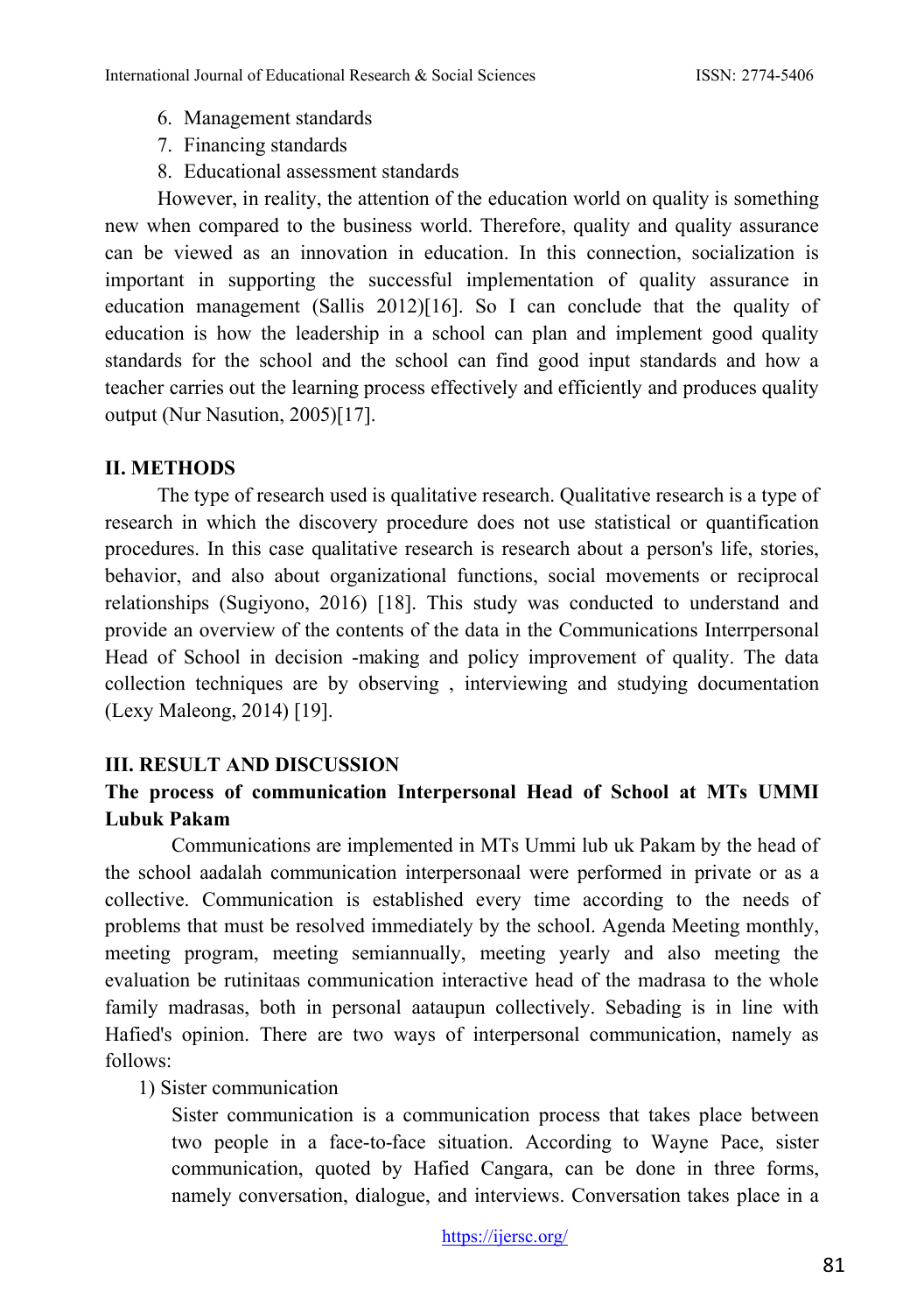friendly and informal atmosphere. Dialogue takes place in a deeper and more personal situation, while the interview is more serious in nature, namely, there is a dominant party in a questioning position and the other in an answering position.

2) Small group communication

Small group communication is a communication process that takes place between three or more people face-to-face, where members interact with each other or are involved in a communication process that takes place face-to-face. In addition, the talks took place in chunks where all the participants spoke in the same position or there was no date speaker who dominated the situation. In such situations, all ordinary members act as both the source and the recipient, as is often found in study groups and discussion groups.

According to Judi C.Person in Hafied Cangara, he mentions six characteristics that determine the process in interpersonal communication as follows:

- a) Interpersonal communication begins with self (self), various perceptions involving observation and understanding originate from within ourselves, which means that they are limited by who we are and how we experience.
- b) Interpersonal communication is transactional, this definition refers to the process of exchanging meaningful messages between those who interact.
- c) Interpersonal communication includes aspects of the message content and the quality of the relationship, meaning that in the interpersonal communication process it does not only involve the exchange of message content, but is related to the nature of the relationship in terms of who our communication partner is and how our relationship with our partner is.
- d) Community interpersonal communication there is physical closeness between the communicating parties.
- e) Interpersonal communication involves parties who depend on each other (independently) in the communication process.
- f) Interpersonal communication cannot be changed or repeated or a statement cannot be repeated with the hope of getting the same result because in the process of interpersonal communication it is highly dependent on the response of the communication partner.

Head madrassa implement communication interpersonal with communication dyadic do if staff or teachers as well as students who have problems of personal must be solved the problem in personal and more profound that sometimes involves the problem personally. By the way this is expected to head madarasah can find the solution that best of permasaalahn that arise due to problems personally so it does not spoil the performance and the activities of learning to teach in madrasahs.

Communication group of small as well sangaat often done by staff kep a la madrasa which requires communication active should be established. Supporting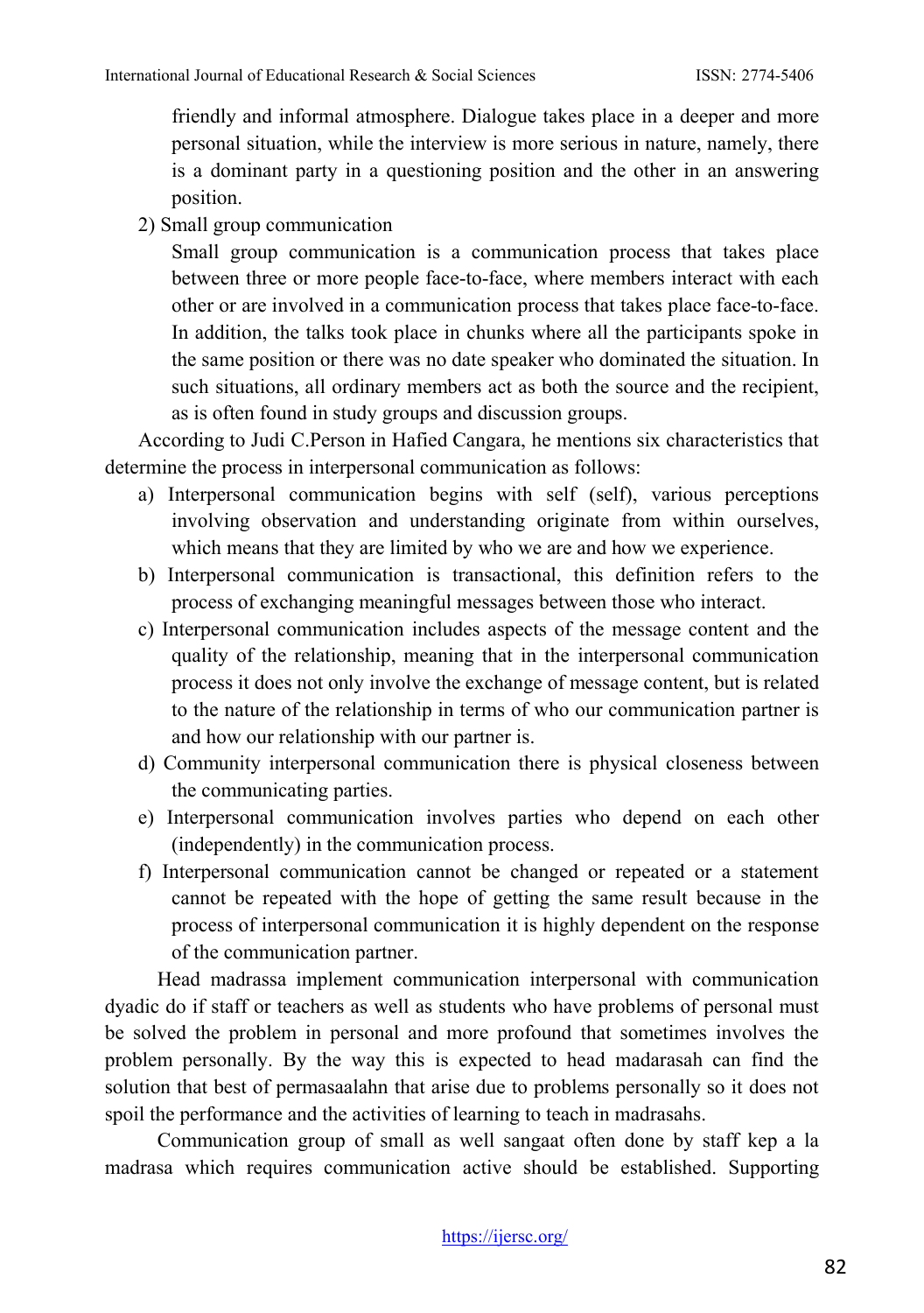factors in the principal's interpersonal communication in making decisions and quality improvement policies at MTs UMMI Lubuk Pakam

#### **Decision Making and Policy at MTs UMMI Lubuk Pakam**

Decision making is implemented by the head of the madrasah at MTs Ummi Lubuk Pakam by way of deliberation. Based on the results of observation, interview and study the field, researchers get the results of that decision -making and policy heads of madrassas by way of holding the meeting and raised issues that would be a topic pembahasana in meetings and menlemparkan the problem was in the arena of the meeting and the whole members of the meeting are welcome to respond to provide alternative a solution that can solve the problem mentioned . The principal of the madrasah is in charge of listening to and analyzing the results of the meeting and determining the best decision by considering the good and the bad for the madrasah.

The process of making the decision include, identify problems, analyze problems, develop alternatives, decided the solution best and make decisions in the action effective. The decision to be taken by the head of the madrasah is intended for the advancement of the quality of madrasas by improving the quality of all aspects. The programs will be offered to users layaanaan education in MTs Ummi be a priority to improve the quality and quality.

## **Constraints by the principal in interpersonal communication in decision making and quality improvement policies at MTs UMMI Lubuk Pakam**

The quality of education is how the leadership in a school can plan and implement good quality standards for the school and the school can look for good input standards and how a teacher implements the learning process effectively and efficiently and produces quality output. MTs Ummi is madrassa newly evolved over the period of time of five years, at a time that is still relatively new will but achievements are ssudah they haasilkan really pretty proud passage and especially the prestige of madrasas that have child learners who have akhlakul kamrimah were good amid the families and communities that have directed by several sources of interviews with parents of students and several admissions of students with positive value responses from other schools.

Behind it all, the head of the madrassa admit that still exist obstacles that they face in deciding policy in improving the quality of madrasah is saranaa and infrastructure of madrassas is not enough mempuni , aakan but maadrasah maximize all of it .

### **IV. CONCLUSION**

Communication is implemented in MTs Ummi bottom Pakam by the head of the school is communication interpersonal were performed in private or as a collective. Communication is established every time according to the needs of problems that must be resolved immediately by the school. Agenda Meeting monthly, meeting program, meeting semiannually, meeting yearly, and also meeting the evaluation be routine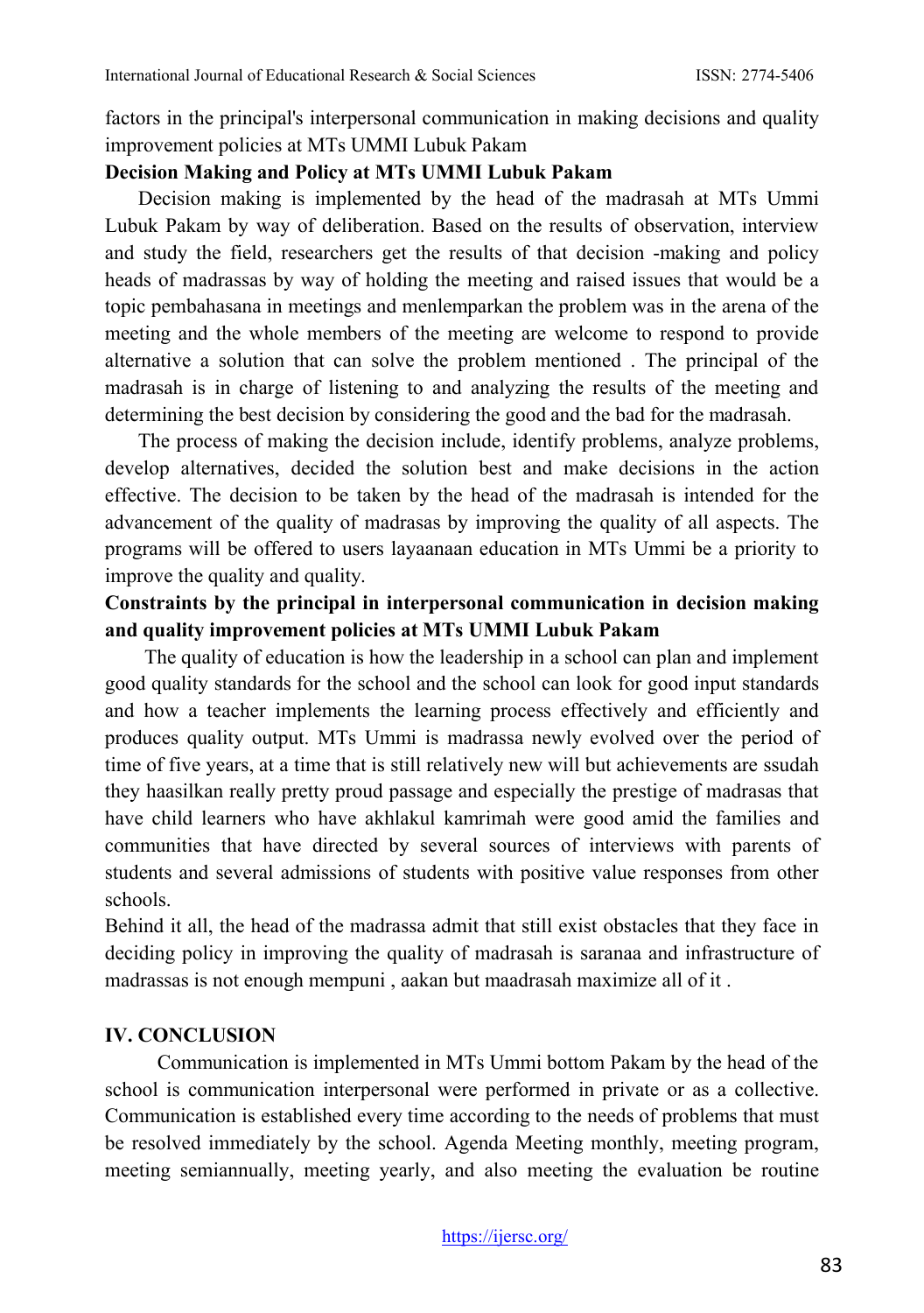communication interactive head of the madrasa to the whole family madrasas, both in person or collectively.

Decision making is implemented by the head of the madrasah at MTs Ummi Lubuk Pakam by way of deliberation. Based on the results of observation, interview and study the field, researchers get the results of that decision -making and policy heads of madrassas by way of holding the meeting and raised issues that would be a topic discussion in meetings and toss the problem was in the arena of the meeting and the whole members of the meeting are welcome to respond to provide alternative a solution that can solve the problem mentioned. The principal of the madrasah is in charge of listening to and analyzing the results of the meeting and determining the best decision by considering the good and the bad for the madrasah.

Increasing the quality of madrasah must be accompanied by problems that become problematic. Constraints that madrasa face in deciding policy in improving the quality of madrasah is the means and infrastructure of madrassas are not enough capable, is but madrasah maximize all of it. Maximization programs and extracurricular madrasah cover shortages of facilities and infrastructure that exist in Madrasah.

### **V. ACKNOWLEDGMENTS**

I would like to say thank you to all madrasa citizens who have contributed to the research that I did at the madrasah. A big thank you to the principal as a source of information for my research. as well as the deputy principals, teachers, and education personnel at MTs UMMI Lubuk Pakam.

### **REFERENCES**

- [1] T. M. Rudy, *Komunikasi & Hubungan Masyarakat Internasional*. Bandung: PT. Refika Aditama., 2005.
- [2] E. Mulyasa, *Menjadi Kepala Sekolah Profesional*. Bandung: PT Remaja Rosdakarya, 2009.
- [3] M. F. Zaini and S. Syafaruddin, "The Leadership Behavior of Madrasah Principals in Improving the Quality of Education in MAN 3 Medan," *J. Iqra' Kaji. Ilmu Pendidik.*, vol. 5, no. 2, pp. 95–106, Dec. 2020, Doi: 10.25217/ji.v5i2.649.
- [4] Mulyadi, "Pengembangan Budaya Mutu Madrasah menurut Teori Block Ice Lewin," *J. Psikoislamika*, vol. 6, no. 1, 2009.
- [5] B. Ritonga, "Pengaruh Komunikasi Interpersonal, Gaya Kepemimpinan, Budaya Organisasi Terhadap Kinerja Guru Di MAN 2 Model," *EduTech J. Ilmu Pendidik. dan Ilmu Sos.*, vol. 6, no. 2, 2020, doi: https://doi.org/10.30596/edutech.v6i2.4930.
- [6] M. dan J. H. J. Robert L, *Manajemen Sumber Daya Manusia Buku I. Terjemahan oleh Jimmy Sadeli dan Bayu Prawira Hie*. Jakarta: Salemba Empat, 2000.